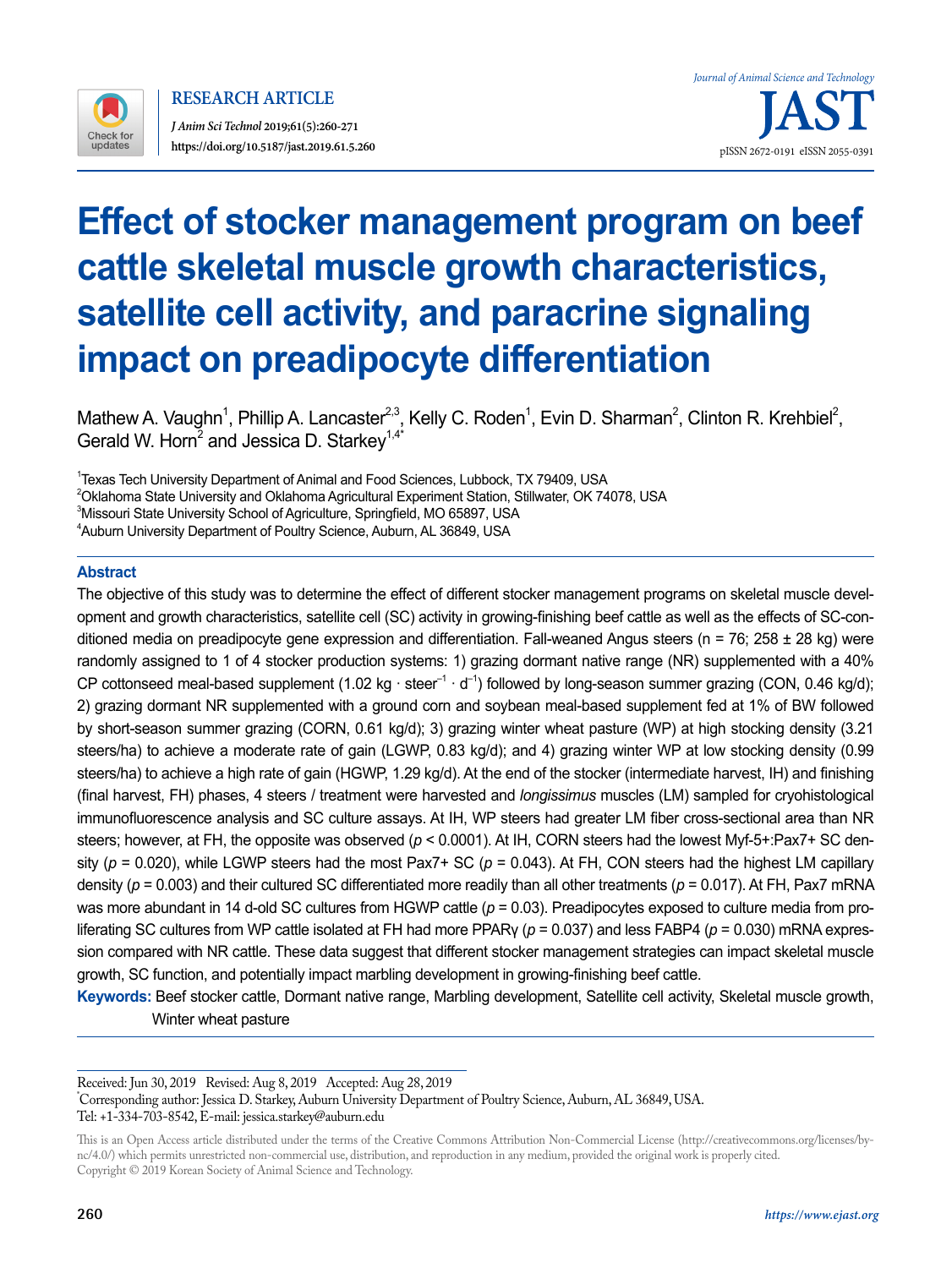## **Background**

Stocker production systems provide a useful tool to increase uniformity in BW and promote skeletal growth of small-framed beef cattle [1,2]. Millions of fall-weaned calves are wintered on dormant native range (NR) or winter wheat pasture (WP) in the Great Plains region of the United States every year. These two stocker production systems result in different rates of BW gain [3] and can ultimately influence feedlot performance and final quality grade [4]. Cattle fed lower concentrations of carbohydrates and allowed slower rates of BW gain exhibit greater proportions of type 1, oxidative skeletal muscle fibers at the expense of type 2, glycolytic fibers [5–9]. Both oxidative muscle fibers and intramuscular (IM) adipocytes are commonly found located near a well-developed vascular supply [10–13]. Within the perimysium, IM adipocytes develop in close proximity to muscle fibers and their resident muscle stem cells, called satellite cells (SC), which play a critical role in postnatal muscle growth [14,15]. This close spatial arrangement supports the possibility that marbling development could be directly influenced by skeletal muscle fibers, SC, or both through paracrine signaling mechanisms. We hypothesized that changes in the stocker management strategy including diet composition and rate of BW gain during the stocker phase would influence skeletal muscle metabolism, capillary development (angiogenesis), and SC mitotic activity as well as the skeletal muscle microenvironment to impact marbling. Our objective was to examine the effect of stocker management system and rate of BW gain during the stocker period on skeletal muscle growth characteristics, SC activity, and their subsequent paracrine signaling effects on preadipocyte differentiation and lipid filling *in vitro*.

## **Materials and Methods**

Before the initiation of this research, all procedures relating to animal care, handling, and sampling were reviewed and approved by the Oklahoma State University Institutional Animal Care and Use Committee (AG-50-372 and AG-09-15).

### **Animals and management**

A detailed description of the experimental procedures for the feeding and management portions of this study as well as stocker growth and feedlot performance and carcass characteristic data has been previously published in a companion paper (Exp. 2; [16]). Briefly, fall-weaned Angus steers (n = 76; 258 ± 28 kg; 265 ± 20 d of age) from the Oklahoma State University cow herd were randomly assigned to 1 of 4 stocker production systems: 1) grazing dormant NR supplemented with a 40% CP cottonseed mealbased supplement (1.02 kg ⋅ steer<sup>-1</sup> ⋅  $d^{-1}$ ) followed by long-season

# **IAST**

(132 d) summer grazing (CON, 0.46 kg/d); 2) grazing dormant NR supplemented with a ground corn and soybean meal-based supplement fed at 1% of BW followed by short-season (50 d) summer grazing (CORN, 0.61 kg/d); 3) grazing winter WP at high stocking density (3.21 steers/ha) to achieve a moderate rate of gain (LGWP, 0.83 kg/d); and 4) grazing winter WP at low stocking density (0.99 steers/ha) to achieve a high rate of gain (HGWP, 1.29 kg/d). Steers continued to graze until the average BW of the treatment group reached approximately 375 kg. Steers were adapted to a common finishing diet and fed until they reached a backfat thickness of at least 1.18 cm. At the conclusion of the stocker (intermediate harvest, IH) and finishing phase (final harvest, FH), 4 steers / treatment were transported to the Oklahoma State University Food and Agriculture Products Center for slaughter (total n = 32). Steers were equally stratified across treatments by known sire when selecting steers for harvests to minimize genetic variation among stocker treatments.

## **Cryohistological analysis**

Samples from the left *longissimus* muscle (LM) between the 9<sup>th</sup> and 13<sup>th</sup> ribs were collected from each steer and embedded in optimal cutting temperature compound (VWR International, West Chester, PA, USA) in metal molds on liquid nitrogen–cooled metal blocks and stored at –80℃ before cryosectioning. Serial, 10-µmthick sections were cut using a Leica CM 1950 and mounted on positively charged glass slides (Superfrost Plus; VWR International). Slides were stored at –20℃ until immunofluorescence (IF) staining could be performed.

## **Immunofluorescence staining and antibodies**

Cryosections were fixed and stained as previously described [17,18] with slight modifications. Cryosections were fixed in 4% paraformaldehyde (4% PFA; USB Corporation, Cleveland, OH, USA) in PBS (Invitrogen, Carlsbad, CA, USA) for 10 min at room temperature (RT), followed by a 10 min PBS rinse. Sections were incubated with 5% horse serum (HS; Invitrogen), 2% BSA (MP Biomedical, Solon, OH, USA), 0.2% Triton-X100 (Thermo Fisher Scientific, Fairlawn, NJ, USA) in PBS for 30 min at RT to block non-specific antibody binding. Antibodies and their respective dilutions are described below. After blocking solution was removed, cryosections were incubated in primary and secondary antibodies for 1 h and 30 min, respectively. Following both primary and secondary antibody exposure, sections were rinsed 3 times for 5 min each. Finally, cryosections were incubated in 1 µg/mL 4',6-diamidino-2-phenylindole (DAPI, Thermo Fisher Scientific) for 1 min followed by 2 brief PBS rinses. Slides were cover-slipped with mounting media (Aqua Mount; Lerner Laboratories, Pittsburgh, PA, USA) and thin glass cover slips (VWR International) and left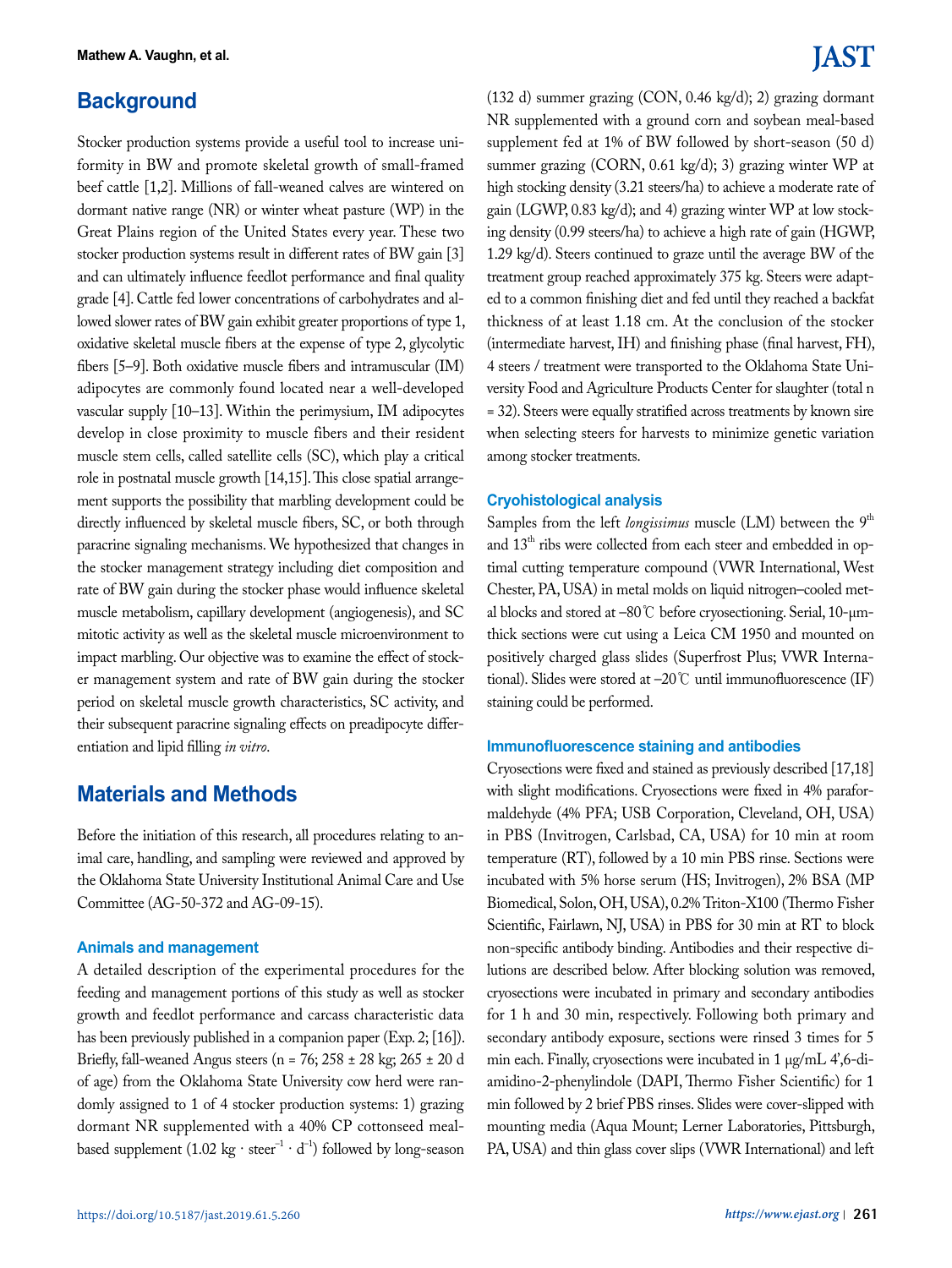to dry at 4℃ overnight. All cryosections were analyzed within 48 h of IF staining.

SC cultures were IF stained following the procedure for cryosections described above with slight modifications [17]. After fixation, cultures used to assess SC activity were rinsed twice with PBS, incubated in 0.5% Triton-X100 in PBS for 10 min, and then incubated for 7 min in 4 N hydrochloric acid (Thermo Fisher Scientific) before incubation in a blocking solution as described above. All SC cultures were stored in 1 mL of PBS and imaged within 48 h after IF staining.

Primary antibodies utilized for analysis of LM cryosections were mouse anti-chicken Pax7 hybridoma cell supernatant (Pax7; 1:10 dilution), mouse anti-type 1 Myosin hybridoma cell supernatant (BA-D5; 1:100 dilution), mouse anti-type 2 Myosin hybridoma cell supernatant (SC-71; 1:100 dilution; Developmental Studies Hybridoma Bank (DSHB), Iowa City, IA, USA), rabbit polyclonal anti-C-terminus human Myf-5 (1:100 dilution; Santa Cruz Biotechnology, Santa Cruz, CA, USA), and un-conjugated rabbit anti-Ulex Europaeus Agglutinin-1 (UEA; 1:50 dilution; EY Laboratories, San Mateo, CA, USA). Primary antibodies were detected using the following secondary antibodies at a 1:1,000 dilution: Alexa Fluor 488-conjugated goat anti-mouse IgG1, Alexa Fluor 488-conjugated goat anti-rabbit IgG heavy and light chain, Alexa Fluor 546-conjugated goat anti-mouse IgG1, and Alexa Fluor 633-conjugated goat-anti mouse IgG2b (Invitrogen).

SC cultures were stained with anti-Pax7 hybridoma cell supernatant (1:5 dilution) and rat IgG2a anti-BrdU (1:250 dilution; Santa Cruz Biotechnology). Differentiated SC cultures were IF stained with anti-Pax7 hybridoma cell supernatant (1:5 dilution; DSHB) and mouse anti-sarcomeric Myosin IgG2b hybridoma supernatant (MF-20; 1:5 dilution; DSHB). Primary antibodies were detected using Alexa Fluor 488-conjugated goat anti-mouse IgG1 and Alexa Fluor 546-conjugated goat anti-rat IgG2b (Invitrogen) secondary antibodies diluted 1:1,000.

### **Microscopy and digital imaging**

Immunofluorescence-stained cryohistological slides were imaged at 200-fold magnification using an inverted fluorescence microscope (Nikon Eclipse, Ti-E; Nikon Instruments Inc., Melville, NY, USA) equipped with a UV light source (Nikon Intensilight Inc.; C-HGFIE). Images were captured with a CoolSnap ES2 monochrome camera and analyzed using NIS Elements Imaging software (Basic Research, 3.10; Nikon Instruments Inc.).

Five random images were taken of cryosections from the LM of each steer. The Myf-5+, Pax7+, and Myf-5+:Pax7+ SC populations in each image were identified, counted, and densities expressed on a square millimeter basis. The proportion of type 1 and type 2 muscle fibers was determined in every image for each steer. All UEA+

capillaries in each image were enumerated and densities expressed on a square millimeter basis. The cross-sectional area of each fiber in each image was measured using NIS Elements software (Nikon Instruments Inc.) and expressed on a square micron basis. The total number of DAPI-stained cells in each image was also enumerated to determine nuclear density on a square millimeter basis.

All digital photomicrographs of SC and preadipocyte cell cultures were taken and analyzed using the microscopy equipment described above equipped with extra-long working distance objectives. Ten representative images from each steer at each time point were taken at 200-fold magnification.

#### **Satellite cell isolation and culture**

SC were isolated from the LM of each steer at intermediate and FH using a previously described differential centrifugation method [19–21] with only minor modifications. A 200-g sample of the left LM from between the  $9<sup>th</sup>$  and  $13<sup>th</sup>$  ribs of each steer was excised, placed in a sterilized stainless-steel tray, and transported to the cell culture laboratory where all visible fat was removed under a laminar flow hood. Each LM sample was ground using a sterilized meat grinder and a total of 96 g of tissue was used for SC isolation. Ground muscle was incubated in Pronase (Calbiochem, San Diego, CA, USA) diluted to 1 µg/mL in Earle's Balanced Salt Solution supplemented 100 U penicillin/mL, 100 µg streptomycin/mL, and 20  $\mu$ g of gentamicin/mL (AB + G; Invitrogen) for 40 min at 37℃ with gentle mixing by hand every 10 min. After differential centrifugation, pellets containing the mononucleated cells were resuspended in 10% fetal bovine serum (FBS; HyClone, Logan, UT, USA) in Dulbecco's Modified Eagle Medium (DMEM; Invitrogen) warmed to 37℃. Cell suspensions from all 3 rounds of differential centrifugation from each steer were combined and filtered with 100 and 40 µm Steriflip filters (Millipore, Billerica, MA, USA) to remove any remaining tissue debris. The filtered cell suspension was centrifuged at 1,500 ×g and the resulting cell pellet was resuspended in cold (4℃) 10% dimethylsulfoxide (Sigma Aldrich, St. Louis, MO, USA) in 10% FBS in DMEM supplemented with AB + G, and then distributed evenly into Nunc cryotubes (Thermo Fisher Scientific) on ice. Cell suspensions enriched with SC were kept at –80℃ for 16 h and then stored in liquid nitrogen until analysis.

To determine the effect of stocker system on SC proliferative activity, SC isolated from steers harvested at the end of the stocker and finishing phases were plated at equal densities on 24-well tissue culture plates coated with growth factor reduced Matrigel (BD Biosciences, Bedford, MA, USA) diluted to 1 mg/mL in DMEM. Parallel cultures were grown for 24, 48, 72, and 96 h post-plating in 10% FBS in DMEM containing Ab + G. All SC cultures were maintained in a water-saturated environment at 37℃ with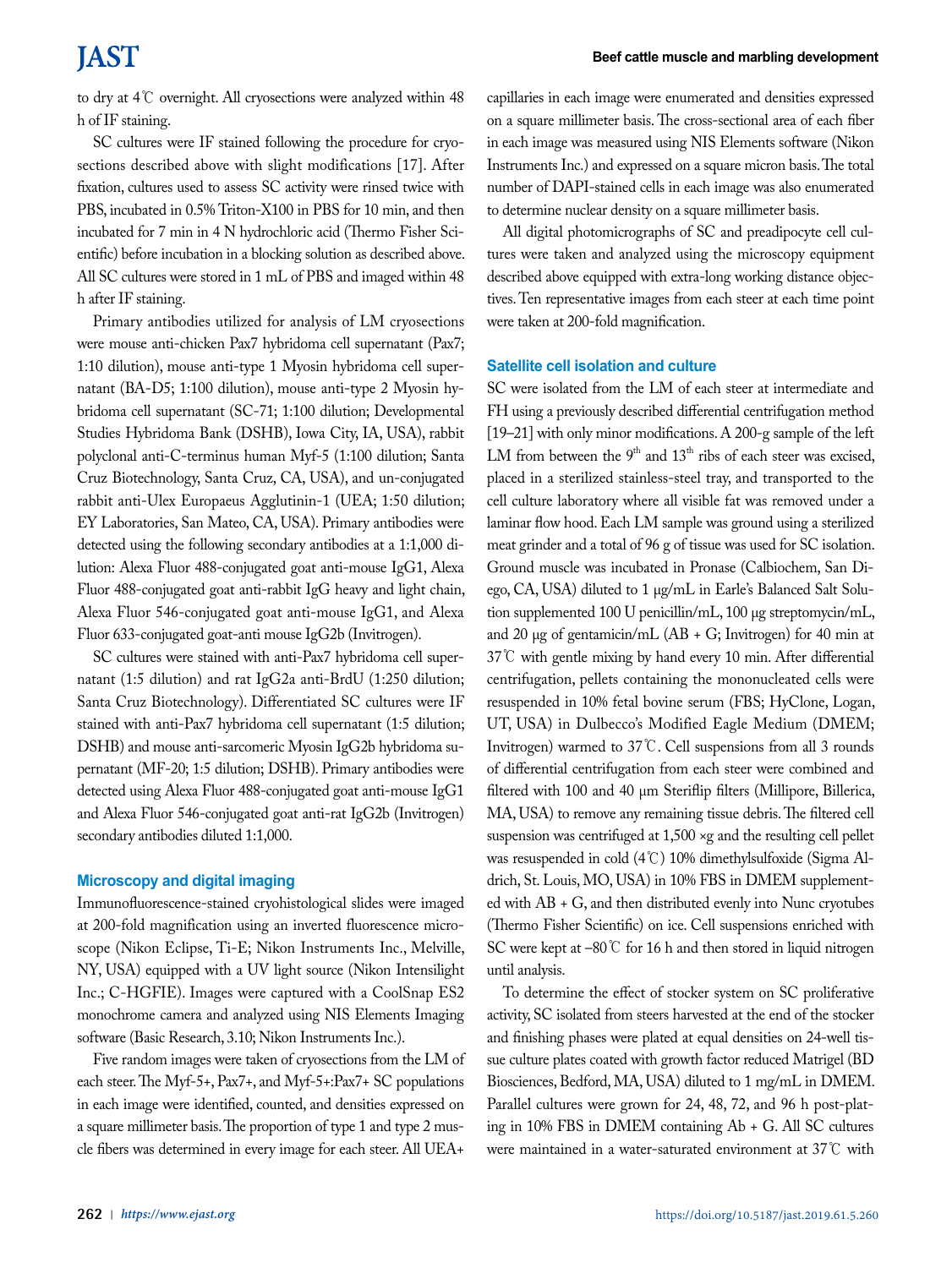#### **Mathew A. Vaughn, et al.**

5%  $CO<sub>2</sub>$  and received fresh media every 48 h. To determine the proportion of mitotically active cells, SC cultures were incubated in media containing 1.5 mg/mL bromodeoxyuridine (BrdU; Invitrogen) for 2 h prior to fixation and IF staining for BrdU and Pax7 as described above. The total number of mitotically active SC (Pax7+;BrdU+) cells was determined and expressed as a proportion of total DAPI+ cells.

For analysis of differentiation (fusion) capacity, SC were plated at equal densities and grown on reduced growth factor Matrigel-coated 24-well plates in 10% FBS in DMEM supplemented with AB + G until the cultures reached confluence. Culture media was replaced every 48 h. On d 8, the FBS concentration in the culture media was reduced to 2% and cultures were maintained for another 6 d to allow maximum differentiation to occur. On d 14, SC cultures were fixed, IF stained, and imaged as described above. Differentiation capacity (fusion percentage) was determined by enumerating the total number of DAPI+ cells within sarcomeric Myosin+ multinucleated myotubes as a proportion of all DAPI+ cells/image.

## **Satellite cell culture RNA isolation and gene expression analysis**

Total RNA was isolated from differentiated SC cultures 14 d post-plating. Total RNA was isolated using the Absolutely RNA Nanoprep Kit (Agilent Technologies, Santa Clara, CA, USA) per

# **IAST**

manufacturer's instructions including the on-column DNase treatment step to remove contaminating genomic DNA. Immediately after isolation total RNA was quantified using a spectrophotometer (Nanodrop-1000; Thermo Fisher Scientific) and stored at –80℃ until reverse transcription into cDNA and amplification was performed. Reverse transcription and amplification of 10 ng of total RNA was performed using Quantitect Whole Transcriptome Kit (Qiagen; Valencia, CA, USA) following manufacturer's instructions for a high yield reaction. Immediately after reverse transcription and amplification, total cDNA was quantified using a spectrophotometer (Nanodrop-1000; Thermo Fisher Scientific) and samples were stored at –20℃ until gene expression analysis was performed.

Species and gene specific primers were designed using exonic sequences from Ensembl Genome Browser or National Center for Biotechnology Information (NCBI) using Primer3 software package [22]. Each primer was designed to be intron spanning to prevent amplification of contaminating genomic DNA. Specificity of each primer set was evaluated by comparing primer sequences to the database of GenBank using the blast tool [\(http://blast.ncbi.](http://blast.ncbi.nlm.nih.gov/Blast.cgi) [nlm.nih.gov/Blast.cgi\)](http://blast.ncbi.nlm.nih.gov/Blast.cgi). Complementarity of forward and reverse primer sequences for each primer pair was evaluated using OligoAnalyzer 3.1 (Integrated DNA Technologies, Coralville, IA, USA). Primers used for RT-PCR are listed in Table 1 including their accession number or the references from which they were ob-

|  |  |  |  |  | Table 1. Primer sequences used for quantification of relative gene expression of satellite cell and 3T3-L1 preadipocyte cell cultures |  |
|--|--|--|--|--|---------------------------------------------------------------------------------------------------------------------------------------|--|
|--|--|--|--|--|---------------------------------------------------------------------------------------------------------------------------------------|--|

| Gene                          | <b>Accession or citation</b> | Primer sequence (5' to 3') |                              | Product size (bp) | Annealing temp. (°C) |
|-------------------------------|------------------------------|----------------------------|------------------------------|-------------------|----------------------|
| Satellite cell cultures       |                              |                            |                              |                   |                      |
| Bovine 18S rRNA <sup>1)</sup> | DQ222453                     | <b>FWD</b>                 | <b>GACACGGACAGGATTGACAG</b>  | 243               | 60.0                 |
|                               |                              | <b>REV</b>                 | <b>CGGACATCTAAGGGCATCAC</b>  |                   |                      |
| Pax7                          | ENSBTAT00000019924           | <b>FWD</b>                 | GGGCTCAGATGTGGAGTCAG         | 85                | 57.0                 |
|                               |                              | <b>REV</b>                 | <b>CATCTACACCCGAGAGGAGC</b>  |                   |                      |
| Myf-5                         | ENSBTAT00000038612           | <b>FWD</b>                 | <b>CAGCGTCTACTGTCCTGATGT</b> | 182               | 60.5                 |
|                               |                              | <b>REV</b>                 | <b>TTCTCAACCTGCAACTCCAG</b>  |                   |                      |
| Myogenin                      | ENSBTAT00000007923           | <b>FWD</b>                 | <b>CTCCCATAGCGCCTCCTG</b>    | 162               | 60.0                 |
|                               |                              | <b>REV</b>                 | <b>CAGACGCCCACAATCTGC</b>    |                   |                      |
| Myostatin                     | NM 001001525                 | <b>FWD</b>                 | <b>GTTTGGCTTGGCGTTACTCA</b>  | 178               | 60.0                 |
|                               |                              | <b>REV</b>                 | <b>TTCCTTCTGCTCGCTGTTCT</b>  |                   |                      |
| IGF-1                         | NM 001077828                 | <b>FWD</b>                 | <b>ATCACATCCTCCTCGCATCT</b>  | 131               | 60.5                 |
|                               |                              | <b>REV</b>                 | <b>CTGTCTCCGCACACGAACT</b>   |                   |                      |
| 3T3-L1 preadipocyte cultures  |                              |                            |                              |                   |                      |
| Bovine 18S rRNA               | Granfar et al., 2005         | <b>FWD</b>                 | <b>CTTAGAGGGACAAGTGGCG</b>   | 107               | 62.0                 |
|                               |                              | <b>REV</b>                 | <b>ACGCTGAGCCAGTCAGTGTA</b>  |                   |                      |
| PPARy                         | Taylor-Jones et al., 2002    | <b>FWD</b>                 | <b>GCTGTTATGGGTGAAACTCTG</b> | 351               | 60.0                 |
|                               |                              | <b>REV</b>                 | ATAAGGTGGAGATGCAGGTTC        |                   |                      |
| FABP4                         | Guan et al., 2002            | <b>FWD</b>                 | <b>GGGATTTGGTCACCATCCG</b>   | 204               | 60.0                 |
|                               |                              | <b>REV</b>                 | <b>CCAGCTTGTCACCATCTCG</b>   |                   |                      |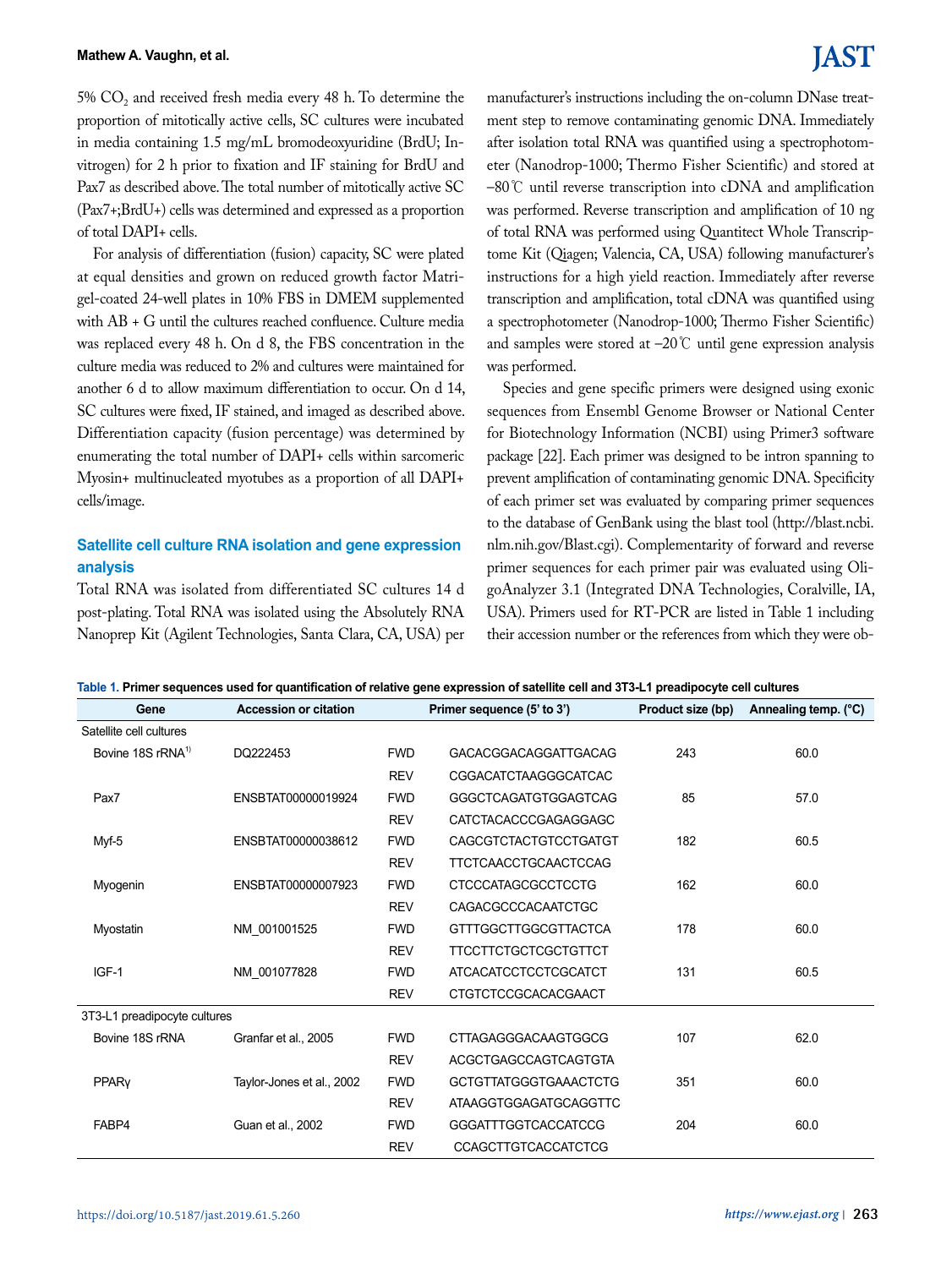## tained [23–25].

To quantify relative mRNA abundance, PCR reactions were performed using a Bio-Rad IQ5 Optical Detection system and software (BioRad Laboratories, Inc., Hercules, CA, USA). Reactions were mixed in 96-well plates with each well containing 7 µL of RT2 SYBR Green Fluor FAST Mastermix (Qiagen), 0.23 µL of a 25 µm forward and reverse primer mix (Integrated DNA Technologies), 2.77 µL PCR Certified Water (Teknova; Hollister, CA, USA), and 10 ng of cDNA. Gene expression assays were performed using the following cycling conditions: a 10 min hold at 95℃ and 40 cycles of 95℃ for 10 s, optimum annealing temperature for each primer set (Table 1) for 30 s, with a 72℃ extension for 30 s. Following amplification, melt curve analysis was performed to verify the specificity of the reaction. For each gene, all reactions displayed a single melt peak temperature, indicating that a unique product was amplified. Bovine 18S ribosomal RNA (B18S) was used as the reference gene for normalization. The relative quantification of mRNA expression was computed using the procedure as described previously [26]. Briefly, the threshold cycle (Ct) values of each gene were converted to quantitative expression values relative to the sample with the lowest Ct value using the PCR reaction efficiency factor of each gene. The quantitative expression value was then divided by the quantitative expression value of B18S the reference gene to calculate normalized mRNA expression. This procedure allowed statistical analysis of linear mRNA expression values relative to B18S after adjusting for differences in reaction efficiency.

## **Satellite cell-conditioned culture media and preadipocyte differentiation**

Embryonic mouse preadipocytes (3T3-L1; ATCC, Manassas, VA, USA) were plated at a density of  $4.5 \times 10^4$  cells/cm<sup>2</sup> and cultured for 6 d in 10% calf serum (CS; HyClone)/DMEM with AB + G. Culture media was changed every 48 h. After 6 d in culture when 3T3-L1 preadipocytes were confluent, media was replaced with SC-conditioned media from either 96 h (proliferative) or 14 d (differentiated) SC cultures collected at 96 h and 14 d post-plating, respectively. After 48 h of exposure to SC-conditioned media, the 3T3-L1 preadipocyte cultures were fixed and stained with the neutral lipid marker, Oil red O (ORO; Sigma Aldrich) as previously described [27,28]. Cultures were incubated in the ORO staining solution for 2 min at RT, rinsed twice briefly in PBS, and incubated in DAPI for 1 min followed by 2 brief PBS rinses. The proportion of total DAPI+ 3T3-L1 preadipocytes exhibiting lipid accumulation and ORO positivity was determined.

Total RNA was isolated from 3T3-L1 preadipocytes cultures after 48 h of exposure to SC-conditioned media using the GE Healthcare RNA MiniSpin kit (Little Chalfont, Buckinghamshire, UK) according to the manufacturer's instructions. Total RNA was quantified, reverse transcribed, and amplified exactly as described above for SC. Gene expression analysis was conducted as described above for SC except that 5 ng of cDNA was used. Primers used for gene expression analysis of 3T3-L1 preadipocytes were obtained from the literature [23–25] and are listed in Table 1.

## **Statistical analysis**

All data were analyzed using the GLIMMIX procedure of SAS (V9.2, SAS Institute, Inc., Cary, NC, USA). For all analyses, treatment was the fixed effect and the Satterthwaite adjustment was used to correct degrees of freedom. Steer (n = 4 / treatment) served as the experimental unit for all analyses as all grazing steers consumed their individual maximum amount of forage each day during the stocker phase [16,29–31]. Proportional data such as % muscle fiber type, % proliferative SC, % SC fusion, and % ORO+ 3T3-L1 cells were subjected to analysis of variance using the events/experiments syntax for binomial distributions with an R-side covariance structure. All continuous variables were subjected to analysis of variance using the least square means syntax for Gaussian distributions with an R-side covariance structure. Least square means were separated using the PDIFF option of SAS and considered significantly different when  $p \leq 0.05$ . Tendencies for differences among treatment least square means were declared when  $0.0501 \le p \le 0.1000$ .

## **Results and Discussion**

Determining how stocker production program including differing diet composition and rate of BW gain during the stocker phase impacts skeletal muscle development and growth characteristics, SC activity, and the ability of factors released by beef cattle SC to influence preadipocyte differentiation *in vitro* were the objectives of this study.

## *Longissimus* **muscle developmental and growth characteristics**

*Intermediate Harvest*. At the conclusion of the stocker phase, cattle that grazed winter WP and achieved the highest rates of BW gain (HGWP =  $1.29 \text{ kg/d}$  and LGWP = 0.83 kg/d) had greater LM skeletal muscle fiber cross-sectional area compared with cattle that grazed dormant NR and achieved lower rates of gain during the stocker phase (CON = 0.46 kg/d and CORN = 0.61 kg/d;  $p \lt \theta$ 0.0001; Table 2). Steers on the CON treatment that grazed dormant NR and had the lowest rate of BW gain during the stocker period tended to have more type 1, oxidative muscle fibers  $(p =$ 0.0572), fewer type 2, glycolytic muscle fibers ( $p = 0.0572$ ), and greater capillary density ( $p = 0.0781$ ) in their LM at the conclusion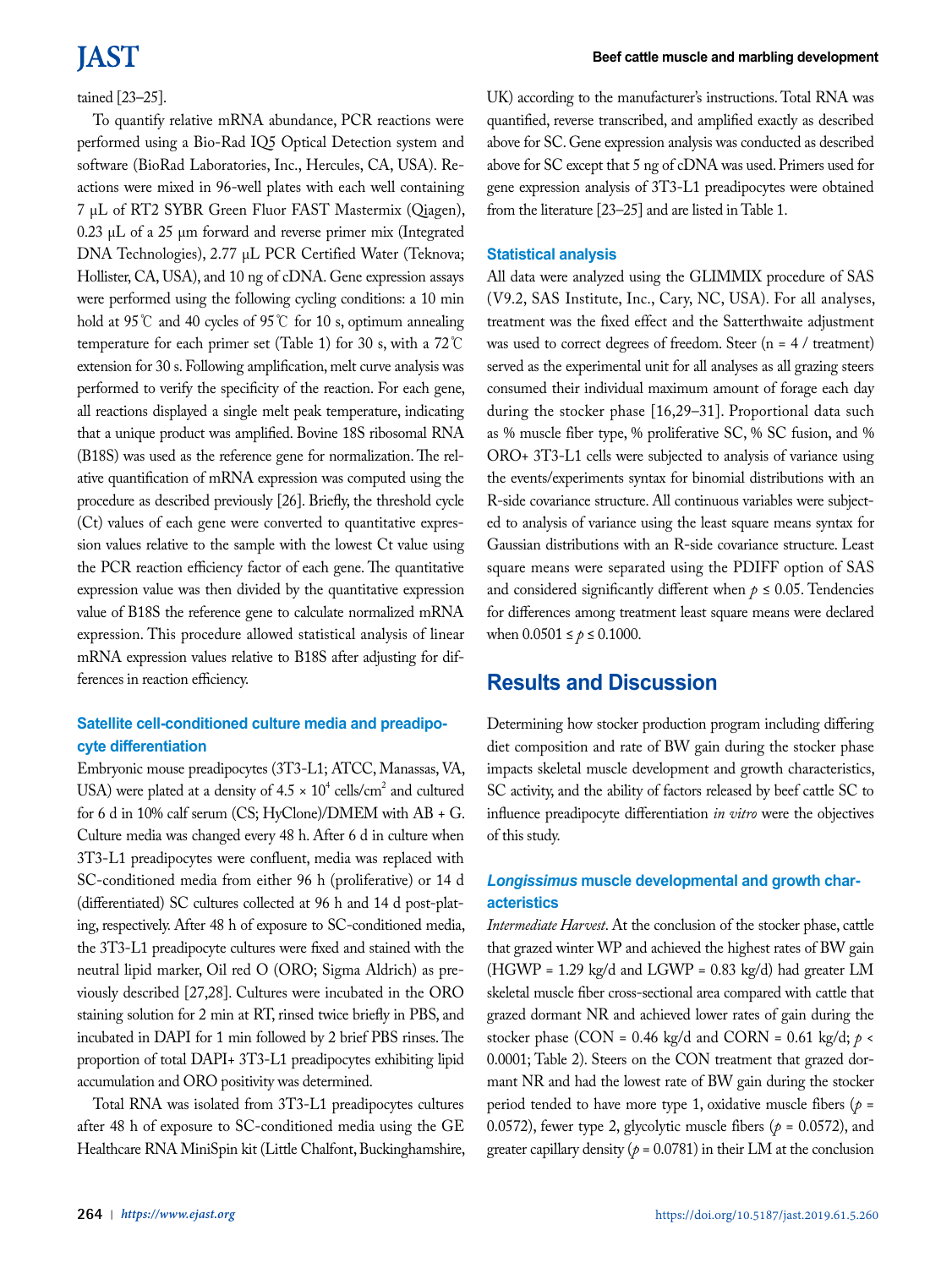| Table 2. Skeletal muscle fiber cross-sectional area, fiber type, and capillary and nuclear density in the longissimus muscle of beef cattle from |  |  |
|--------------------------------------------------------------------------------------------------------------------------------------------------|--|--|
| different stocker management programs at the conclusion of the stocker and finishing phases                                                      |  |  |

| <b>Variable</b>             |                    | Stocker management program | <b>SEM</b>           |                      |       |          |
|-----------------------------|--------------------|----------------------------|----------------------|----------------------|-------|----------|
|                             | <b>CON</b>         | <b>CORN</b>                | <b>LGWP</b>          | <b>HGWP</b>          |       | p-value  |
| Intermediate harvest        |                    |                            |                      |                      |       |          |
| Fiber area $(\mu m^2)$      | $1,902.06^{\circ}$ | $1.850.04^{\circ}$         | $2.458.69^{\circ}$   | $2.159.87^{b}$       | 38.09 | < 0.0001 |
| Type 1 muscle fibers $(\%)$ | $31.62^x$          | 28.01 <sup>xy</sup>        | $26.79$ <sup>y</sup> | $28.00^{xy}$         | 1.35  | 0.0572   |
| Type 2 muscle fibers (%)    | $68.38*$           | $71.99^{xy}$               | 73.21 <sup>9</sup>   | $72.00^{xy}$         | 1.35  | 0.0572   |
| Canillaries/mm <sup>2</sup> | $66.60*$           | $49.40^{\circ}$            | 48.15 <sup>y</sup>   | $58.55^y$            | 5.62  | 0.0781   |
| Nuclei/ $mm2$               | 674.00             | 629.65                     | 660.50               | 658.40               | 19.19 | 0.4234   |
| Final harvest               |                    |                            |                      |                      |       |          |
| Fiber area $(\mu m^2)$      | $3.015.05^b$       | $3.209.15^a$               | $2.927.39^{b}$       | $2.471.57^{\circ}$   | 56.04 | < 0.0001 |
| Type 1 muscle fibers $(\%)$ | $27.82^{xy}$       | $26.77$ <sup>y</sup>       | $31.13^{x}$          | $29.40^{xy}$         | 1.23  | 0.0720   |
| Type 2 muscle fibers (%)    | $72.18^{xy}$       | 73.23 <sup>y</sup>         | 68.87 <sup>x</sup>   | $70.60^{xy}$         | 1.23  | 0.0720   |
| Capillaries/ $mm2$          | $67.30^{a}$        | $45.95^{b}$                | $41.30^{b}$          | $50.05^{b}$          | 5.10  | 0.0034   |
| Nuclei/ $mm2$               | $598.15^a$         | 585.25 <sup>ab</sup>       | $542.95^{b}$         | 572.90 <sup>ab</sup> | 18.41 | 0.1862   |

<sup>a,b</sup>Least square means within a row lacking a common superscript differ ( $p \le 0.05$ ).

x,yLeast square means within a row lacking a common superscript tend to differ (0.0501 ≤ *p* ≤ 0.10).

SEM, standard error of the LS mean.

CON, 40% crude protein cottonseed meal-based supplement on dormant native range; CORN, corn and soybean meal-based supplement on dormant native range; LGWP, reduced rate of gain on wheat pasture; HGWP: high rate of gain on wheat pasture.

of the stocker phase compared with cattle from all other treatments (Table 2). Nuclear densities in the LM of cattle from the 4 stocker programs were similar at IH ( $p = 0.4234$ ; Table 2). Densities of SC in the LM expressing only Myf-5 ( $p = 0.87$ ) did not differ among treatment (Table 3). However, at the conclusion of the stocker phase, steers that grazed NR assigned to the CORN treatment had the lowest densities of Pax7+ (*p* = 0.0429) and Myf-5+:Pax7+ (*p* = 0.0203) SC in their LM compared with steers from other treatments (Table 3).

*Final Harvest*. At the conclusion of the finishing phase, LM

fiber cross-sectional area was greatest in CORN steers that grazed NR during the stocker period compared with those that grazed winter WP at a high rate of gain (HGWP), with the CON and LGWP steers being similar and intermediate (*p* < 0.0001; Table 2). Steers with the highest rate of gain during the stocker period (HGWP; 1.29 kg BW gain/d) had the smallest LM fiber cross-sectional area at FH (*p* < 0.0001; Table 2). By FH, the LM of CON steers had similar proportions of type 1 (oxidative) and type 2 (glycolytic) muscle fibers compared with all other treatments (*p* = 0.0720). Yet, at the end of the finishing phase, capillary density

| Variable                           |                | Stocker management program |                   |                   |            |         |
|------------------------------------|----------------|----------------------------|-------------------|-------------------|------------|---------|
|                                    | <b>CON</b>     | <b>CORN</b>                | <b>LGWP</b>       | <b>HGWP</b>       | <b>SEM</b> | p-value |
| Intermediate harvest               |                |                            |                   |                   |            |         |
| $Myf-5+$ cells/mm <sup>2</sup>     | 80.95          | 88.90                      | 85.50             | 81.85             | 6.32       | 0.8020  |
| Pax7+ cells/mm <sup>2</sup>        | $21.95^{ab}$   | $17.40^{b}$                | $25.35^{a}$       | $20.15^{ab}$      | 1.97       | 0.0429  |
| Myf-5+:Pax7+ cells/mm <sup>2</sup> | $6.95^{\circ}$ | $1.75^{b}$                 | 5.90 <sup>a</sup> | 5.60 <sup>a</sup> | 1.22       | 0.0203  |
| Final harvest                      |                |                            |                   |                   |            |         |
| $Myf-5+ cells/mm2$                 | 90.20          | 87.50                      | 86.25             | 88.60             | 7.33       | 0.9841  |
| Pax7+ cells/mm <sup>2</sup>        | 17.65          | 21.35                      | 21.70             | 20.35             | 3.17       | 0.7997  |
| Myf-5+:Pax7+ cells/mm <sup>2</sup> | 5.15           | 4.50                       | 5.20              | 4.90              | 1.34       | 0.9820  |

**Table 3. Skeletal muscle satellite cell densities in the** *longissimus* **muscle of beef cattle from different stocker management programs at the conclusion of the stocker and finishing phases**

<sup>a,b</sup>Least square means within a row lacking a common superscript differ (*p* ≤ 0.05).

SEM, standard error of the LS mean.

CON, 40% crude protein cottonseed meal-based supplement on dormant native range; CORN, corn and soybean meal-based supplement on dormant native range; LGWP, reduced rate of gain on wheat pasture; HGWP: high rate of gain on wheat pasture.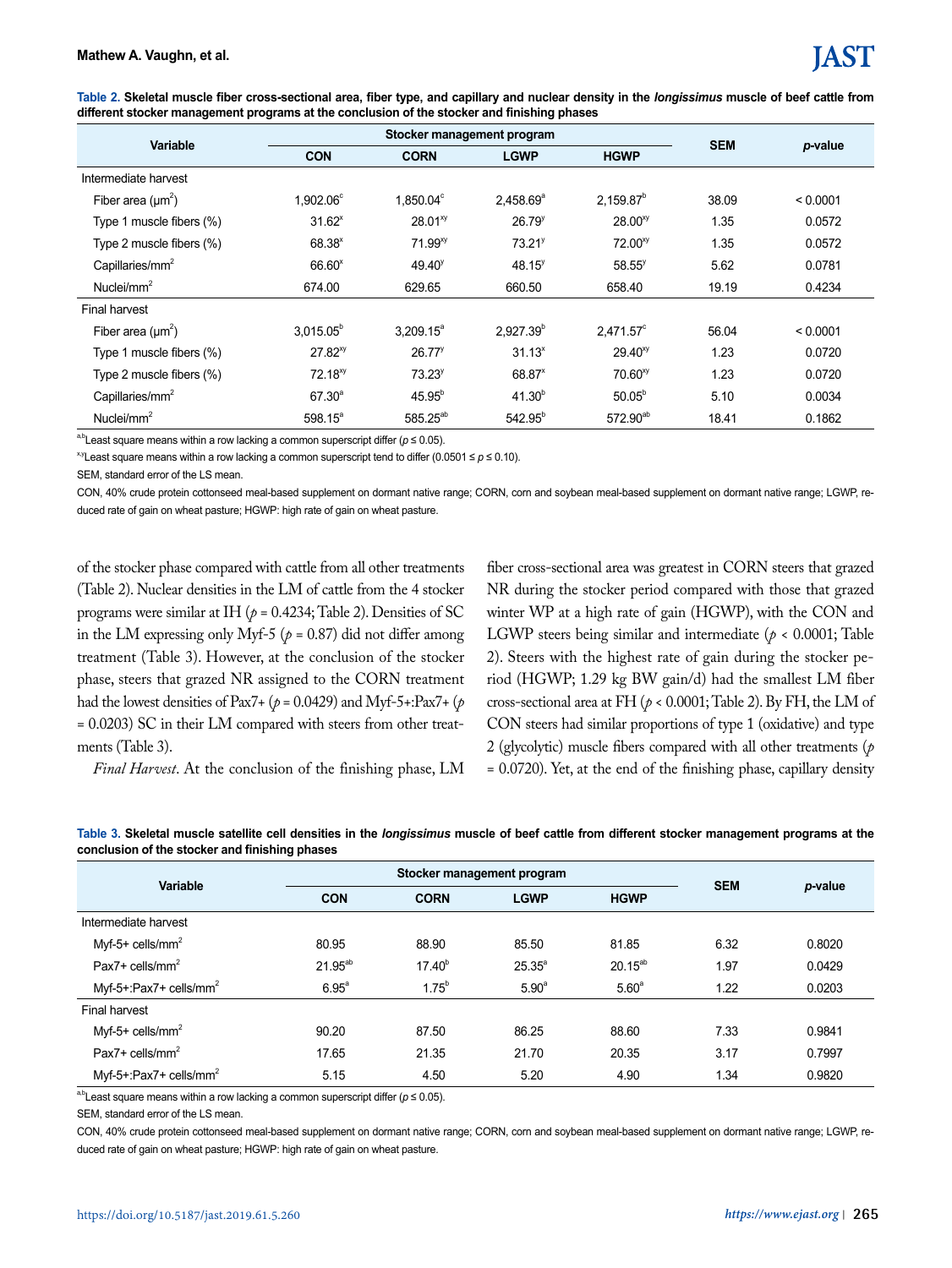remained greater in the slow-growing, CON steers compared with those from all other treatments ( $p = 0.0034$ ; Table 2). After finishing, the LGWP steers had 4% more type 1 fibers in their LM (*p* = 0.0720) compared with CORN steers (Table 2). The densities of total nuclei ( $p = 0.1862$ ; Table 2) and all SC populations evaluated (Pax7+, Myf-5+, and Pax7:Myf-5+) in the LM were similar ( $p \ge$ 0.7997; Table 3) among steers from different stocker production systems fed to a similar target backfat thickness.

The increase in oxidative muscle fiber types is consistent with what others have reported in cattle allowed reduced BW gain during the growing period [6,12,13]. At the conclusion of the finishing phase when cattle were fed to similar backfat thickness, the HGWP steers had the smallest LM areas and the highest USDA yield grades [16]. The reason for this is not apparent. Steers wintered on dormant NR supplemented with a followed by long-season summer grazing prior to finishing and allowed the lowest rates of BW gain during the stocker phase (CON) tended to develop the most oxidative muscle fibers with the greatest capillary density by IH and maintained the increased capillary density through the FH [16]. The CON stocker management system also resulted in steers with the highest ADG and gain:feed ratio during the finishing phase and suggests there may be a compensatory gain effect in these slow-growing steers that entered the feedlot at heavier BW [29]. Collectively, these data support previous work showing that the rate of BW gain during the stocker phase can influence feedlot performance and final carcass characteristics [32,33]. Combined with previous reports, the results from this study indicate that slower rates of BW gain in beef cattle during the stocker phase may promote the development of a skeletal muscle environment rich in vascular supply that may enhance IM marbling development compared with stocker systems where high rates of BW gain are achieved.

## **Skeletal muscle satellite cell activity** *in vitro*

*Intermediate Harvest*. The stocker treatment did not affect the proportion of Pax7+:BrdU+ SC observed at 24, 48, 72, or 96 h post-plating in SC cultures from steers isolated at the conclusion of the stocker phase ( $p \ge 0.1219$ ; Table 4). Stocker management program also did not significantly alter the proportion of SC that fused into multi-nucleated myotubes in SC cultures isolated at IH ( $p = 0.1570$ ; Table 5). The relative abundance of Pax7, Myf-5, Myogenin, Myostatin, and IGF-1 mRNA in 14 d-old differentiated SC cultures was also similar among treatment ( $p \ge 0.3370$ ; Table 5).

There was a marked increase in the density of SC co-expressing Pax7 and Myf-5 in the LM of CORN steers. Additionally, in culture SC from CORN steers at IH were the most proliferative SC at 96 h post-plating, and had the lowest fusion percentage at 14 d post-plating. Interestingly, their treatment counterparts ultimately went on to have the largest LM area at FH [16]. These data suggest that the CORN stocker management strategy may have resulted in greater SC proliferative capacity during the stocker phase and ultimately lead to enhanced SC-mediated hypertrophic growth of the LM after the cattle entered the feedyard for finishing. The reason for this apparent enhancement of what appears to be SC-mediated growth of LM fibers is not clear. It is possible that

**Table 4. Mitotic activity over time in cultured skeletal muscle satellite cells of beef cattle from different stocker management programs at the conclusion of the stocker and finishing phases**

| Variable              |            | Stocker management program | <b>SEM</b>  |             |       |         |
|-----------------------|------------|----------------------------|-------------|-------------|-------|---------|
|                       | <b>CON</b> | <b>CORN</b>                | <b>LGWP</b> | <b>HGWP</b> |       | p-value |
| Intermediate harvest  |            |                            |             |             |       |         |
| Pax7+:BrdU+ cells (%) |            |                            |             |             |       |         |
| 24 h                  | 18.75      | 13.04                      | 11.76       | 15.69       | 7.40  | 0.8772  |
| 48 h                  | 17.86      | 22.58                      | 19.23       | 24.44       | 7.84  | 0.9111  |
| 72 h                  | 52.54      | 47.73                      | 67.24       | 61.54       | 9.49  | 0.3897  |
| 96 h                  | 61.04      | 80.95                      | 77.78       | 63.33       | 7.65  | 0.1219  |
| <b>Final harvest</b>  |            |                            |             |             |       |         |
| Pax7+:BrdU+ cells (%) |            |                            |             |             |       |         |
| 24 h                  | 4.76       | 22.58                      | 11.11       | 11.54       | 8.66  | 0.4276  |
| 48 h                  | 22.73      | 30.77                      | 40.00       | 23.53       | 9.36  | 0.4503  |
| 72 h                  | 53.57      | 52.50                      | 46.15       | 55.00       | 11.56 | 0.9041  |
| 96 h                  | 68.06      | 71.55                      | 82.61       | 65.75       | 7.13  | 0.4683  |

SEM, standard error of the LS mean.

CON, 40% crude protein cottonseed meal-based supplement on dormant native range; CORN, corn and soybean meal-based supplement on dormant native range; LGWP, reduced rate of gain on wheat pasture; HGWP, high rate of gain on wheat pasture.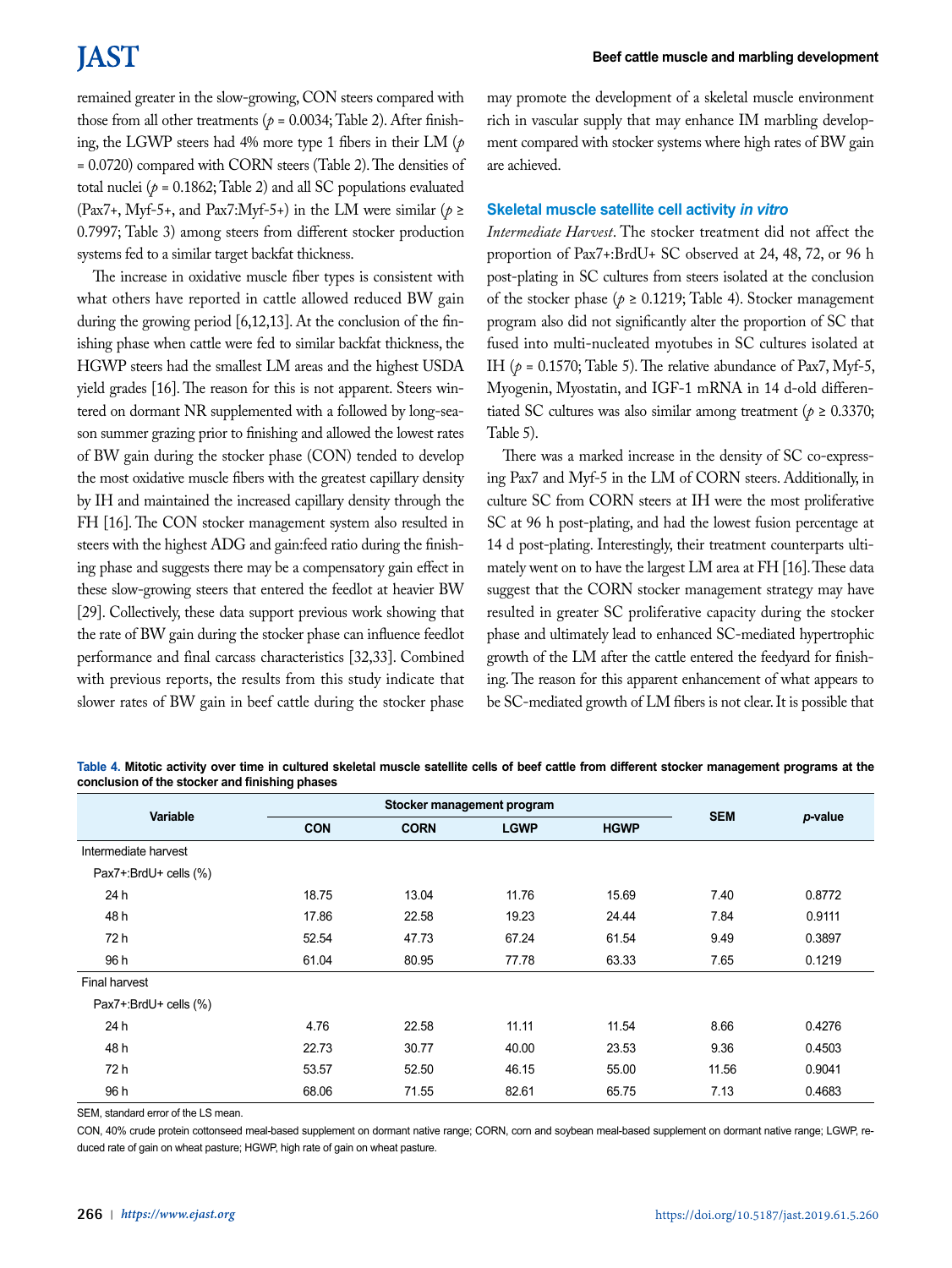| and domolaonom or and otobitch and minorinity phases |                 |                            |             |                 |      |         |  |
|------------------------------------------------------|-----------------|----------------------------|-------------|-----------------|------|---------|--|
| <b>Variable</b>                                      |                 | Stocker management program | <b>SEM</b>  |                 |      |         |  |
|                                                      | <b>CON</b>      | <b>CORN</b>                | <b>LGWP</b> | <b>HGWP</b>     |      | p-value |  |
| Intermediate harvest                                 |                 |                            |             |                 |      |         |  |
| Fused, myotube nuclei $(\%)^1$                       | 20.49           | 12.90                      | 14.23       | 17.40           | 3.03 | 0.1570  |  |
| <b>Final harvest</b>                                 |                 |                            |             |                 |      |         |  |
| Fused, myotube nuclei $(\%)^1$                       | $26.95^{\circ}$ | $18.71^{b}$                | $15.38^{b}$ | $17.67^{\circ}$ | 3.10 | 0.0173  |  |

**Table 5. Differentiation (fusion) capacity of cultured skeletal muscle satellite cells of beef cattle from different stocker management programs at the conclusion of the stocker and finishing phases**

1)Proportion of DAPI+ nuclei present inside sarcomeric Myosin+, multinucleated myotubes in 14 d-old satellite cell cultures.

<sup>a,b</sup>Least square means within a row lacking a common superscript differ (*p* ≤ 0.05).

SEM, standard error of the LS mean.

CON, 40% crude protein cottonseed meal-based supplement on dormant native range; CORN, corn and soybean meal-based supplement on dormant native range; LGWP, reduced rate of gain on wheat pasture; HGWP, high rate of gain on wheat pasture.

the combination of a higher starch content and lower overall gains of the CORN steers in the stocker phase stimulated IGF-1 production or increased blood glucose concentrations, which may help explain the differences in SC population heterogeneity (Table 3) in steers grazing NR compared with those entering the feedyard after high rates of gain during the stocker period (HGWP). Unfortunately, circulating blood glucose and IGF-1 concentrations were not measured on the cattle in this study; however, the data does provide a link between feeding regimen, SC transcriptional profile during the stocker period, and LM area at FH, where the HGWP steers had the smallest LM areas and highest USDA yield grade of the 4 stocker programs [16].

*Final Harvest*. SC mitotic activity as indicated by the proportion

of Pax7+:BrdU+ SC over time in culture was not different among treatment in cultures of SC collected at the conclusion of the finishing phase ( $p \ge 0.4276$ ; Table 4). In contrast to IH, the fusion capacity of steers from the CON stocker treatment collected at FH was at least 8% greater than that of SC from steers subjected to the other 3 stocker management systems ( $p = 0.0173$ ; Table 5). The relative expression of Myf-5, Myogenin, Myostatin, and IGF-1 mRNA in differentiated SC cultures was not different among treatment ( $p \ge 0.2299$ ; Table 6). However, SC cultures collected at the end of the finishing phase from HGWP steers expressed more Pax7 mRNA after 14 d in culture compared with those from all other treatments ( $p = 0.03$ ; Table 6). The increased Pax7 mRNA abundance in differentiated SC cultures from steers on the

**Table 6. Relative fold change in the expression of genes involved in myogenic regulatory pathways in differentiated (14 d in culture) skeletal muscle satellite cells of beef cattle from different stocker management programs at the conclusion of the stocker and finishing phases**

| Variable             |            | Stocker management program                |                   | <b>SEM</b>        |      |         |  |
|----------------------|------------|-------------------------------------------|-------------------|-------------------|------|---------|--|
|                      | <b>CON</b> | <b>CORN</b><br><b>HGWP</b><br><b>LGWP</b> |                   |                   |      | p-value |  |
| Intermediate harvest |            |                                           |                   |                   |      |         |  |
| Pax7                 | 1.10       | 0.71                                      | 0.53              | 1.12              | 0.40 | 0.5801  |  |
| Myf-5                | 1.23       | 1.92                                      | 1.22              | 2.19              | 0.49 | 0.3370  |  |
| Myogenin             | 1.83       | 1.74                                      | 1.86              | 1.41              | 0.43 | 0.8317  |  |
| Myostatin            | 0.03       | 0.45                                      | 0.18              | 0.09              | 0.25 | 0.5568  |  |
| IGF-1                | 0.07       | 0.27                                      | 0.02              | 0.13              | 0.11 | 0.3491  |  |
| <b>Final harvest</b> |            |                                           |                   |                   |      |         |  |
| Pax7                 | $0.22^{b}$ | $0.34^{b}$                                | 0.43 <sup>b</sup> | 2.29 <sup>a</sup> | 0.48 | 0.0312  |  |
| Myf-5                | 1.14       | 1.04                                      | 1.74              | 1.98              | 0.35 | 0.2299  |  |
| Myogenin             | 1.82       | 2.44                                      | 1.46              | 2.31              | 0.50 | 0.5119  |  |
| Myostatin            | 0.56       | 0.79                                      | 0.08              | 0.26              | 0.39 | 0.5952  |  |
| IGF-1                | 0.17       | 0.25                                      | 0.20              | 1.71              | 0.68 | 0.2643  |  |

<sup>a,b</sup>Least square means within a row lacking a common superscript differ (*p* ≤ 0.05).

SEM, standard error of the LS mean.

CON, 40% crude protein cottonseed meal-based supplement on dormant native range; CORN, corn and soybean meal-based supplement on dormant native range; LGWP, reduced rate of gain on wheat pasture; HGWP, high rate of gain on wheat pasture.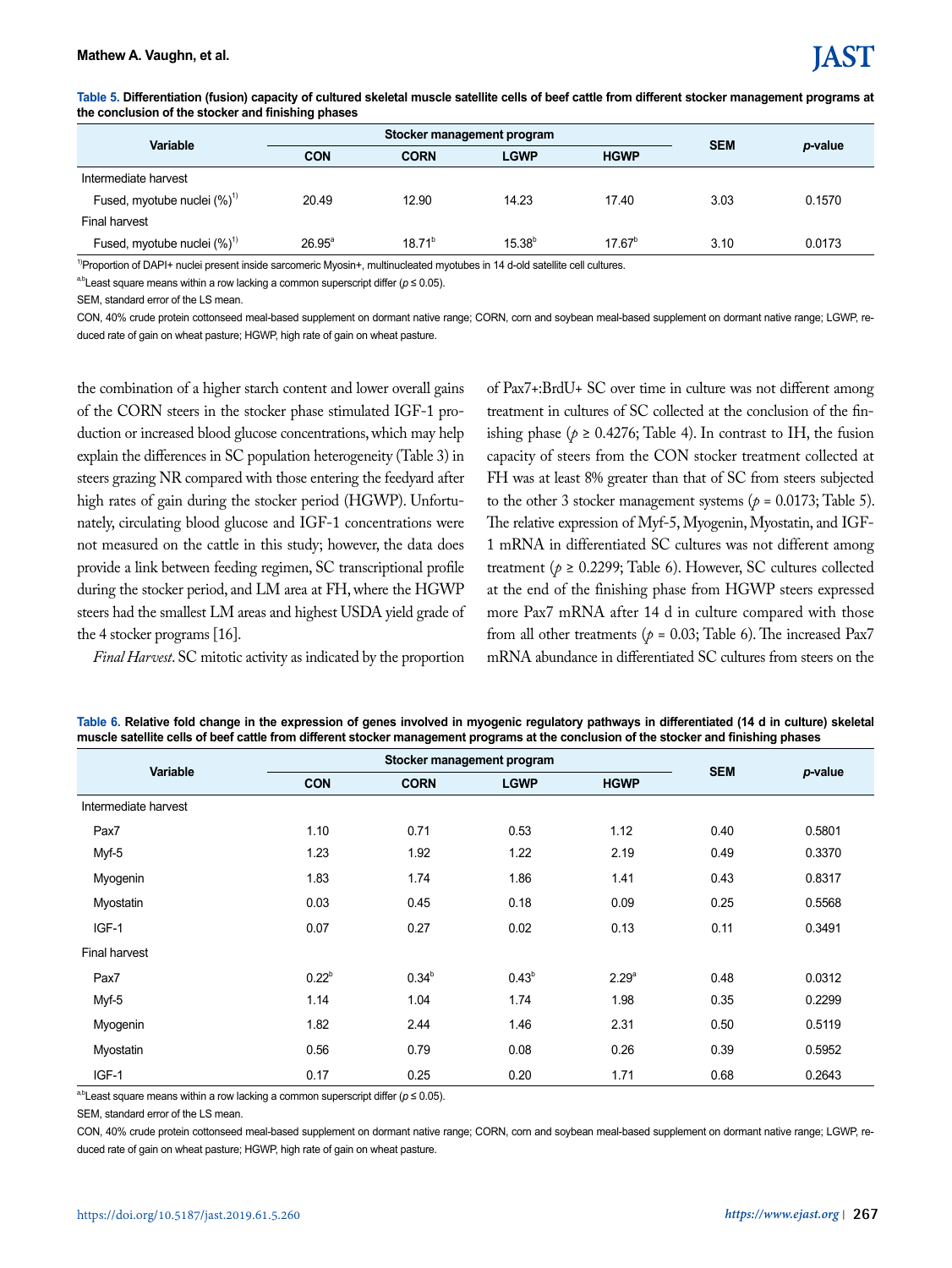HGWP stocker program may indicate that there were more active, unfused SC remaining in the culture after 14 d. This phenomenon could indicate that the decreased LM area of the HGWP steers was a result of less SC mediated hypertrophy during the finishing period [16]. Combined, these data indicate that the stocker management program growing beef cattle are subjected to could alter the functionality and gene expression profiles of resident muscle SC populations and ultimately influence beef carcass characteristics, though the exact mechanisms of how this occurs are not yet clear.

## **Satellite cell-conditioned media and 3T3-L1 preadipocyte differentiation**

Culture media from SC isolated from steers at the conclusion of the stocker and finishing phases was collected from proliferative SC at 96 h post-plating and differentiated SC cultures containing myotubes at 14 d post-plating. The SC-conditioned media was then used to determine whether SC-produced molecules secreted into the media could influence the adipogenic gene expression and differentiation of mouse 3T3-L1 preadipocytes into lipid-filled, Oil Red O+ adipocytes.

*Intermediate Harvest*. The relative expression of peroxisome proliferator-activated receptor-gamma (PPAR $\gamma$ ) and fatty acid binding protein 4 (FABP4) mRNA in 3T3-L1 mouse preadipocytes exposed to conditioned media from mitotically active or proliferative (96 h) SC cultures from steers at the conclusion of the stocker phase was not different among treatment ( $p \ge 0.4924$ ; Table 7). However, preadipocytes exposed to media collected from proliferative SC from CORN steers exhibited the most lipid accumulation (ORO+) and those exposed to media conditioned by SC harvested from the HGWP steers had the least ( $p = 0.0082$ ; Table 7). The relative expression of PPAR  $\gamma$  and FABP4 mRNA in preadipocytes exposed to conditioned media from differentiated (14 d) SC cultures from steers at the conclusion of the stocker phase were not different among treatment ( $p \ge 0.1471$ ; Table 7). However, the preadipocytes exposed to conditioned media from SC cultures from the HGWP steers had the least lipid accumulation as demonstrated by the lowest proportion of ORO+ cells and those exposed to the differentiated cultures from CORN and LGWP steers accumulated the most lipid ( $p = 0.0470$ ; Table 7).

*Final Harvest*. Preadipocytes exposed to conditioned media from proliferative (96 h) SC isolated from HGWP steers had the

| Table 7. Relative fold change in the expression of genes involved in adipogenic differentiation and lipid accumulation of 3T3-L1 preadipocytes  |
|-------------------------------------------------------------------------------------------------------------------------------------------------|
| exposed to conditioned media from mitotically active (96 h in culture) and differentiated (14 d in culture) satellite cells of beef cattle from |
| different stocker management programs at the conclusion of the stocker and finishing phases                                                     |

| Variable                                                  |                     | Stocker management program | <b>SEM</b>         |                    |      |         |
|-----------------------------------------------------------|---------------------|----------------------------|--------------------|--------------------|------|---------|
|                                                           | <b>CON</b>          | <b>CORN</b>                | <b>LGWP</b>        | <b>HGWP</b>        |      | p-value |
| Conditioned media from mitotically active satellite cells |                     |                            |                    |                    |      |         |
| Intermediate harvest                                      |                     |                            |                    |                    |      |         |
| PPARy                                                     | 1.07                | 1.14                       | 1.08               | 1.10               | 0.04 | 0.5405  |
| FABP4                                                     | 0.93                | 0.88                       | 0.93               | 0.91               | 0.03 | 0.4924  |
| Oil Red O+ cells (%)                                      | $52.43^{ab}$        | $56.04^{\circ}$            | $51.81^{ab}$       | $47.7^{b}$         | 1.73 | 0.0082  |
| <b>Final harvest</b>                                      |                     |                            |                    |                    |      |         |
| PPARy                                                     | $1.06^{\circ}$      | 1.06 <sup>b</sup>          | 1.09 <sup>ab</sup> | 1.16 <sup>a</sup>  | 0.03 | 0.0370  |
| FABP4                                                     | $0.94^{\circ}$      | 0.95 <sup>a</sup>          | $0.92^{ab}$        | $0.86^{b}$         | 0.02 | 0.0295  |
| Oil Red O+ cells (%)                                      | 57.12               | 56.35                      | 53.56              | 54.02              | 1.50 | 0.2209  |
| Conditioned media from differentiated satellite cells     |                     |                            |                    |                    |      |         |
| Intermediate harvest                                      |                     |                            |                    |                    |      |         |
| PPARy                                                     | 0.05                | 0.58                       | 0.27               | 0.12               | 0.27 | 0.4666  |
| FABP4                                                     | 0.25                | 1.13                       | 0.60               | 0.28               | 0.29 | 0.1471  |
| Oil Red O+ cells (%)                                      | 72.09 <sup>ab</sup> | 74.01 <sup>a</sup>         | 75.09 <sup>a</sup> | 69.81 <sup>b</sup> | 1.50 | 0.0470  |
| <b>Final harvest</b>                                      |                     |                            |                    |                    |      |         |
| PPARy                                                     | 0.19                | 0.65                       | 0.04               | 0.45               | 0.33 | 0.4610  |
| FABP4                                                     | 0.82                | 1.24                       | 0.44               | 0.65               | 0.24 | 0.1499  |
| Oil Red O+ cells (%)                                      | 69.18 <sup>ab</sup> | $71.68^a$                  | $65.99^{bc}$       | $63.55^{\circ}$    | 1.66 | 0.0027  |

<sup>a-c</sup>Least square means within a row lacking a common superscript differ (*p* ≤ 0.05).

SEM, standard error of the LS mean.

CON, 40% crude protein cottonseed meal-based supplement on dormant native range; CORN, corn and soybean meal-based supplement on dormant native range; LGWP, reduced rate of gain on wheat pasture; HGWP, high rate of gain on wheat pasture.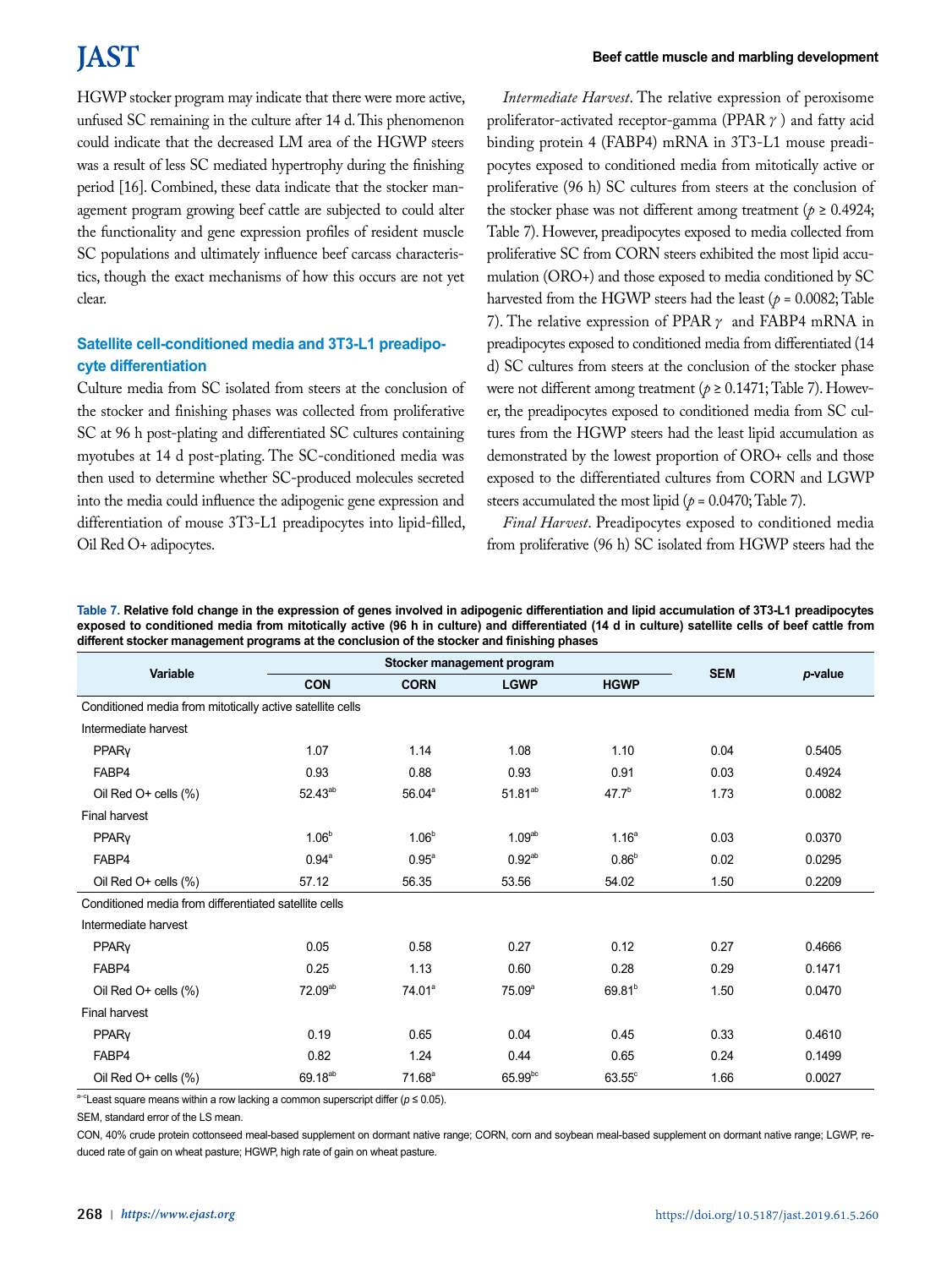highest relative expression of PPAR  $\gamma$  mRNA ( $\rho$  = 0.0370) and lowest expression of FABP4 mRNA ( $p = 0.0295$ ; Table 7). Interestingly, the media from the active SC cultures from steers on the CORN stocker treatment had the opposite effect on the PPAR  $\gamma$ and FABP4 expression of 3T3-L1 preadipocytes, although the proportion of ORO+ cells was similar among all treatments (*p* = 0.2209; Table 7).

Conditioned media from 14 d-old differentiated SC cultures collected from steers at FH did not alter preadipocyte expression of either PPAR  $\gamma$  or FABP4 ( $\rho \ge 0.1471$ ). However, it did impact the proportion of lipid-filled (ORO+) cells. Preadipocytes exposed to the differentiated SC-conditioned media from HGWP steers exhibiting the fewest ORO+ or lipid-filled cells and the media collected from CORN steer derived SC cultures inducing the most adipogenic differentiation as evidenced by the greatest proportion of ORO+ lipid-filled cells ( $p = 0.0027$ ; Table 7).

PPAR $\gamma$  is considered an early marker of adipogenesis while FABP4 is a commonly used marker of later adipogenic differentiation [34]. Therefore, the greater abundance of PPAR  $\gamma$  mRNA and decreased FABP4 mRNA expression observed in 3T3- L1 preadipocytes exposed to 96 h-SC-conditioned media from HGWP steers indicates that these preadipocytes were not as far along in the adipogenic differentiation program compared with preadipocytes exposed to SC-conditioned media from CON and CORN steers with LGWP steers being intermediate.

Cattle grazing WP have a 70% lower acetate:propionate ratio compared with those grazing NR, which increases glucose availability compared to acetate [33]. It is known that IM adipocytes preferentially utilize glucose as the primary substrate for fatty acid synthesis [35]. Therefore, it is possible that the changes in acetate:propionate ratio during the stocker phase could alter IM adipocyte differentiation and have effects that last throughout the finishing phase. In addition, our previous work shows that the glucose-6-phosphate dehydrogenase (G6PDH) in the IM adipose tissue of HGWP cattle at the end of the finishing phase was significantly higher than that of LGWP cattle [31]. In addition, previous gene expression analysis work also suggests that there is a relationship between skeletal muscle growth rate and metabolism and IM tissue cellular differentiation and lipid synthesis [30]. Combined, these data support the notion that factors produced by skeletal muscle cells can influence adipogenic differentiation of mouse preadipocytes *in vitro* and could possibly influence beef cattle marbling development *in vivo*. Though determining exactly which signaling molecules the proliferative SC produced as well as the mechanism by which those products impacted the behavior of the preadipocytes will require further investigation. These data support the idea that skeletal muscle-derived factors can influence marbling adipocyte development and final carcass characteristics.

Overall, our results demonstrate that stocker management strategy and rate of BW gain during the stocker phase impact muscle fiber type and cross-sectional area, capillary density, as well as SC activity that may ultimately influence marbling development in growing beef cattle. In recent years, it has become clear that fetal nutrient availability impacts the metabolic profile of skeletal muscle, and results in life-long alternations in metabolism and growth [36,37]. Though this data indicates that stocker production regimen also programs later metabolism of beef cattle, some major questions remain regarding the cell signaling mechanisms responsible for the coordinated development of skeletal muscle and IM adipose tissue as well as how nutrition and management strategies imposed during the stocker phase can alter this relationship in growing beef cattle.

## **Competing interests**

No potential conflict of interest relevant to this article was reported.

### **Funding sources**

This work was supported in part by funds from the United States Beef Checkoff Program, the Agriculture and Food Research Initiative Special Grants numbers 2009-34198-19830 and 2010-34198- 20812, and the Agriculture and Food Research Initiative Grant number 2010-65206-20605 from the United States Department of Agriculture National Institute of Food and Agriculture.

### **Acknowledgements**

The anti-sarcomeric Myosin hybridoma developed by D. A. Fischman, anti-Pax7 hybridoma developed by A. Kawakami, and anti-Myosin heavy chain type 1 and type 2A hybridomas developed by S. Schiaffino were obtained from the Developmental Studies Hybridoma Bank developed under the auspices of the NICHD and maintained by The University of Iowa, Department of Biology, Iowa City, IA 52242.

## **Availability of data and material**

Upon reasonable request, the datasets of this study can be available from the corresponding author.

### **Authors' contributions**

Conceptualization: Lancaster PA, Krehbiel CR, Horn GW, Starkey JD.

- Data curation: Vaughn MA, Starkey JD.
- Formal analysis: Vaughn MA, Lancaster PA, Starkey JD.
- Methodology: Vaughn MA, Lancaster PA, Sharman ED, Horn GW, Starkey JD.
- Software: Vaughn MA, Starkey JD.

Validation: Vaughn MA, Starkey JD.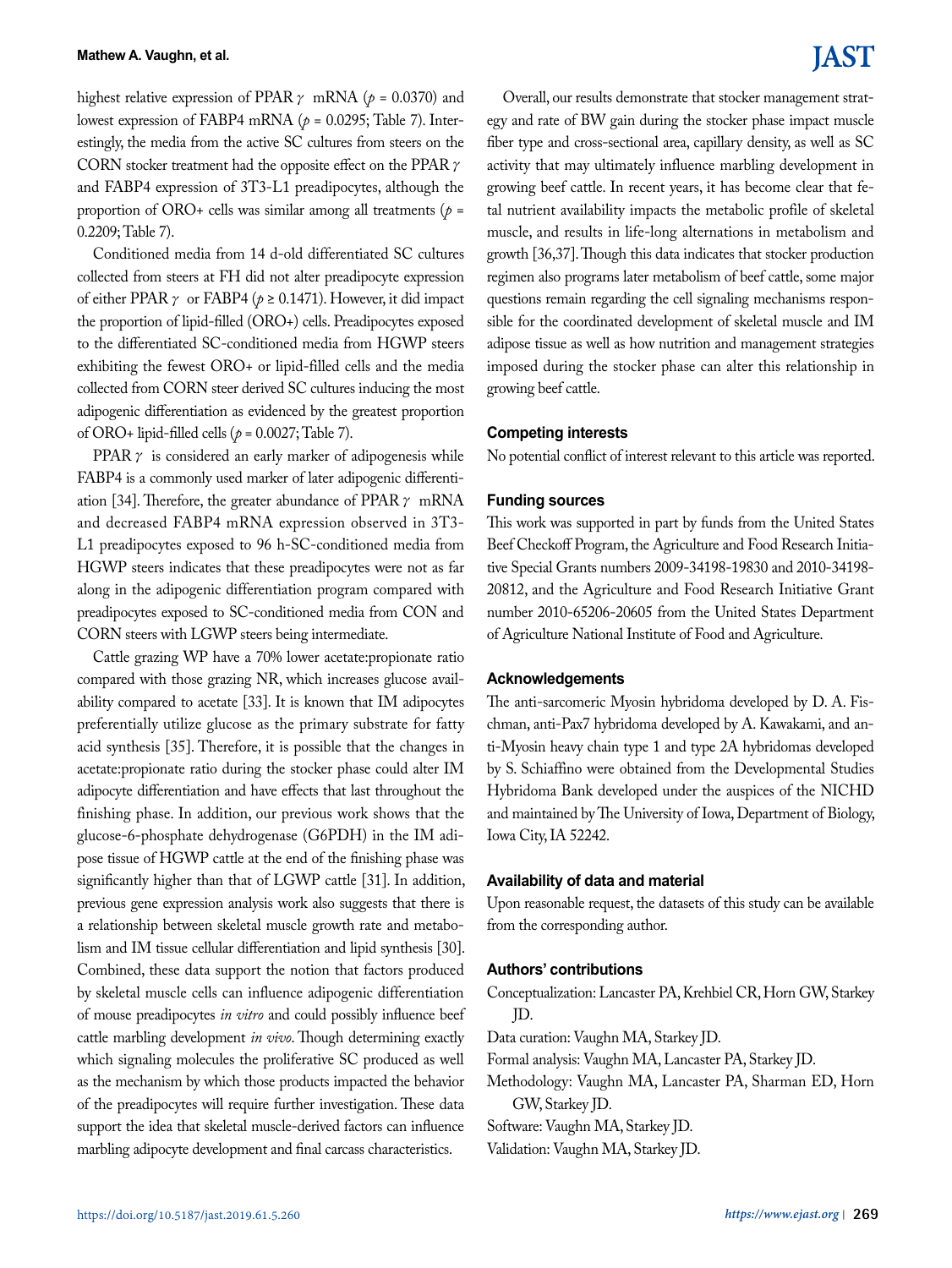Investigation: Vaughn MA, Lancaster PA, Roden K, Sharman ED, Horn GW, Starkey JD.

Writing - original draft: Vaughn MA, Starkey JD.

Writing - review & editing: Vaughn MA, Lancaster PA, Roden KC, Sharman ED, Krehbiel CR, Horn GW, Starkey JD.

## **Ethics approval and consent to participate**

Before the initiation of this research, all procedures relating to animal care, handling, and sampling were reviewed and approved by the Oklahoma State University Institutional Animal Care and Use Committee (AG-50-372 and AG-09-15).

## **ORCID**

Mathew A. Vaughn https://orcid.org/0000-0003-3812-5362 Phillip A. Lancaster https://orcid.org/0000-0002-2871-6065 Kelly C. Roden https://orcid.org/0000-0002-1281-8438 Evin D. Sharman https://orcid.org/0000-0002-5776-5819 Clinton R. Krehbiel https://orcid.org/0000-0003-4470-7908 Gerald W. Horn https://orcid.org/0000-0001-7524-5238 Jessica D. Starkey https://orcid.org/0000-0002-1565-5603

## **References**

- 1. Anderson P. Optimum forage use in beef cattle growing and finishing diets. 1991. [http://www.extension.umn.edu/beef/](http://www.extension.umn.edu/beef/components/publications/bcmu18.pdf.) [components/publications/bcmu18.pdf.](http://www.extension.umn.edu/beef/components/publications/bcmu18.pdf.) Accessed 23 Aug 2011.
- 2. Loken BA, Maddock RJ, Stamm MM, Schauer CS, Rush I, Quinn S, et al. Growing rate of gain on subsequent feedlot performance, meat, and carcass quality of beef steers. J Anim Sci. 2009;87:3791-7.
- 3. Hersom MJ, Horn GW, Krehbiel CR, Phillips WA. Effect of live weight gain of steers during winter grazing: I. feedlot performance, carcass characteristics, and body composition of beef steers. J Anim Sci. 2004;82:262-72.
- 4. Anderson P, Gleghorn J. Non-genetic factors that affect quality grade of fed cattle. In: Proceedings Beef Improvement Federation 39th Annual Research Symposium and Annual Meeting; 2007; Fort Collins, CO..
- 5. Seideman SC, Crouse JD. The effects of sex condition, genotype and diet on bovine muscle fiber characteristics. Meat Sci. 1986;17:55-72.
- 6. Vestergaard M, Therkildsen M, Henckel P, Jensen LR, Andersen HR, Sejrsen K. Influence of feeding intensity, grazing and finishing feeding on meat and eating quality of young bulls and the relationship between muscle fibre characteristics, fibre fragmentation and meat tenderness. Meat Sci. 2000;54:187- 95.
- 7. Lehnert SA, Byrne KA, Reverter A, Nattrass GS, Greenwood

PL, Wang YH, et al. Gene expression profiling of bovine skeletal muscle in response to and during recovery from chronic and severe undernutrition. J Anim Sci. 2006;84:3239-50.

- 8. Greenwood PL, Tomkins NW, Hunter RA, Allingham PG, Harden S, Harper GS. Bovine myofiber characteristics are influenced by postweaning nutrition. J Anim Sci. 2009;87:3114-23.
- 9. Shibata M, Matsumoto K, Oe M, Ohnishi-Kameyama M, Ojima K, Nakajima I, et al. Differential expression of the skeletal muscle proteome in grazed cattle. J Anim Sci. 2009;87:2700-8.
- 10. Blumer TN, Craig HB, Pierce EA, Smart WWG Jr, Wise MB. Nature and variability of marbling deposits in longissimus dorsi muscle of beef carcasses. J Anim Sci. 1962;21:935- 42.
- 11. Moody WG, Cassens RG. A quantitative and morphological study of bovine longissimus fat cells. J Food Sci. 1968;33:47- 52.
- 12. Melton C, Dikeman M, Tuma HJ, Schalles RR. Histological relationships of muscle biopsies to bovine meat quality and carcass composition. J Anim Sci. 1974;38:24-31.
- 13. Melton CC, Dikeman ME, Tuma HJ, Kropf DH. Histochemical relationships of muscle biopsies with bovine muscle quality and composition. J Anim Sci. 1975;40:451-6.
- 14. Moss FP, Leblond CP. Satellite cells as the source of nuclei in muscles of growing rats. Anat Rec. 1971;170:421-35.
- 15. Harper GS, Pethick DW. How might marbling begin? Austr J Exp Ag. 2004;44:653-62.
- 16. Sharman ED, Lancaster PA, McMurphy CP, Garmyn AJ, Pye BJ, Mafi GG, et al. Effect of rate of body weight gain in steers during the stocker phase. I. growth, partitioning of fat among depots, and carcass characteristics of growing-finishing beef cattle. J Anim Sci. 2013;91:4322-35.
- 17. Day K, Paterson B, Yablonka-Reuveni Z. A distinct profile of myogenic regulatory factor detection within Pax7+ cells at S phase supports a unique role of Myf5 during posthatch chicken myogenesis. Dev Dyn. 2009;238:1001-9.
- 18. Day K, Shefer G, Richardson JB, Enikolopov G, Yablonka-Reuveni Z. Nestin-GFP reporter expression defines the quiescent state of skeletal muscle satellite cells. Dev Biol. 2007;304:246-59.
- 19. Hathaway MR, Hembree JR, Pampusch MS, Dayton WR. Effect of transforming growth factor beta-1 on ovine satellite cell proliferation and fusion. J Cell Physiol. 1991;146:435-41.
- 20. Frey RS, Johnson BJ, Hathaway MR, White ME, Dayton WR. Growth factor responsiveness of primary satellite cell cultures from steers implanted with trembolone acetate and estradiol-17beta. Basic Appl Myol. 1995;5:71-9.